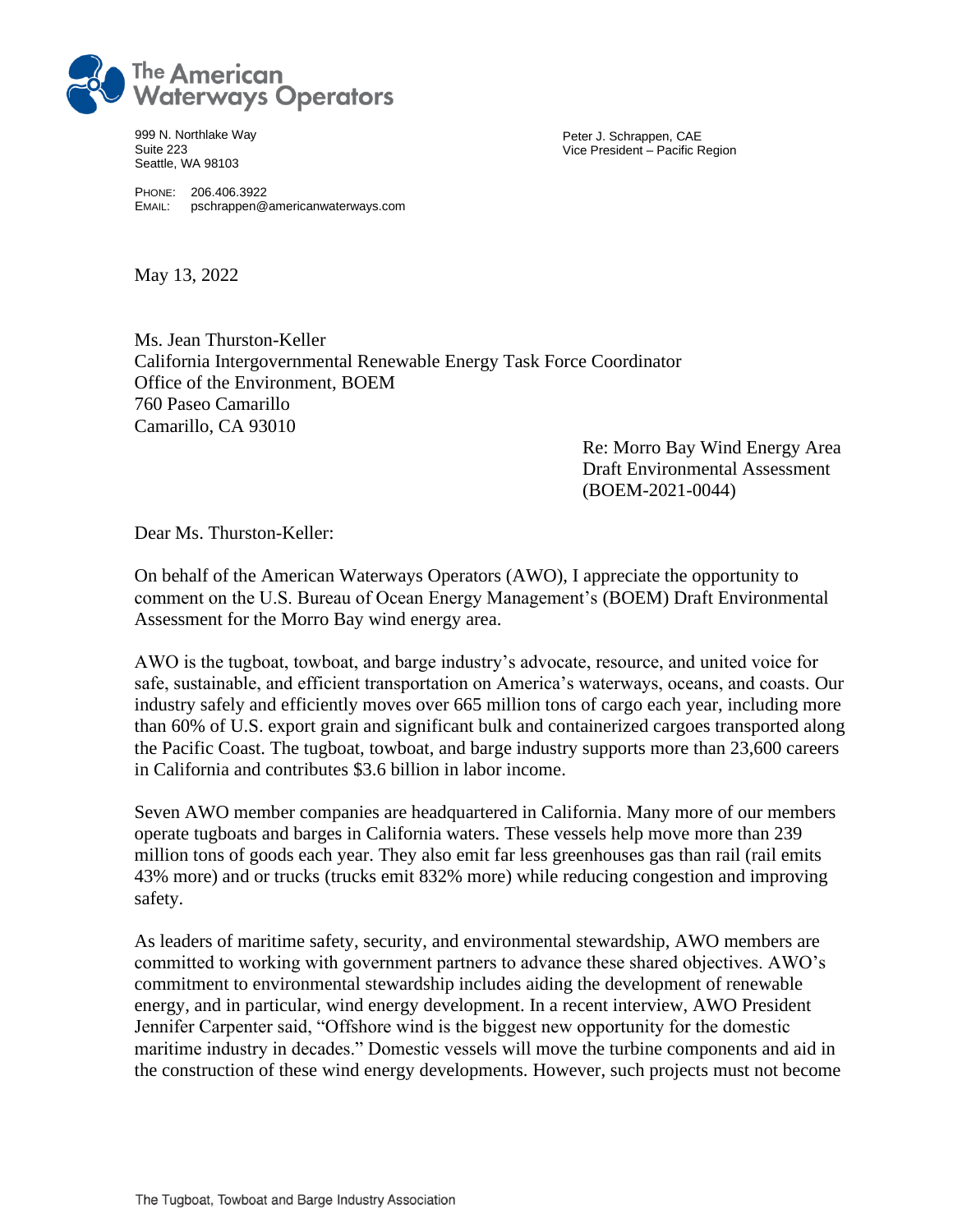navigational hazards that jeopardize crews' lives, endanger vessels and cargo, and/or disrupt the already strained supply chain on which the nation's economy depends. AWO has long urged BOEM to recognize customary vessel traffic lanes and coastwise navigation as it considers potential sites for renewable energy projects. Even though this environmental assessment (EA) only considers site assessment and characterization activities, it is still important for BOEM to consider all environmental and economic impacts resulting from the sale of leases and construction of wind farms at an early stage, including increased risk of spills to water and increased greenhouse gas emissions from cargo that is shifted onto land-side transportation.

It is difficult to know exactly what impact these call areas will have on navigation safety without the completion of the U.S. Coast Guard's (USCG) Pacific Coast Port Access Route Study (PACPARS). This ongoing study will contain navigation safety information from towing vessel operators and will examine the safety implications of offshore construction for towing vessels. PACPARS is an essential step in ensuring navigation can continue safely and efficiently along the Pacific Coast. Thank you for committing in the EA to working with the USCG on PACPARS. AWO will also engage with closely with the USCG and BOEM as this study proceeds. However, we remain concerned about the timelines at which BOEM and the USCG are operating. We have seen instances on the Atlantic Coast where BOEM has proceeded more quickly in the leasing process than the USCG has in the PARS process. This has resulted in areas – such as Delaware Bay – where USCG is unable to provide the full ninenautical-mile fairway necessary for towing vessel safety because it seems USCG does not believe they have the authority to establish navigation safety lanes once a lease has been sold.

We recognize that in the Morro Bay EA, you have stated that you do not consider issuance of a lease to constitute approval to build in the entire lease area. However, we believe the best time to ensure that conflicts between navigation safety and wind farm development can be avoided is early in the process. So again, we ask that you work closely with USCG and allow the agency time to establish the appropriate navigation safety measures.

We appreciate BOEM and the USCG working together to learn from experience on the East Coast, where challenges have sometimes arisen due to lack of communication and collaboration between BOEM, USCG, and impacted stakeholders. We have already seen improved coordination on the West Coast thanks in large part to the engagement by you and your office as well as your counterparts in Oregon. A formalization of that partnership to provide regular updates and timely feedback would improve the outcome for all. A commercial navigation working group would be helpful in that regard.

While offshore wind promises environmental and economic benefits, human safety is paramount as we plan for developing future energy resources. Put another way: We should not jeopardize navigation safety as we develop this exciting new field of renewable energy.

Thank you for the opportunity to comment on this emerging issue. AWO would gladly answer any questions or provide further information as BOEM sees fit. Our 78-year history speaks to